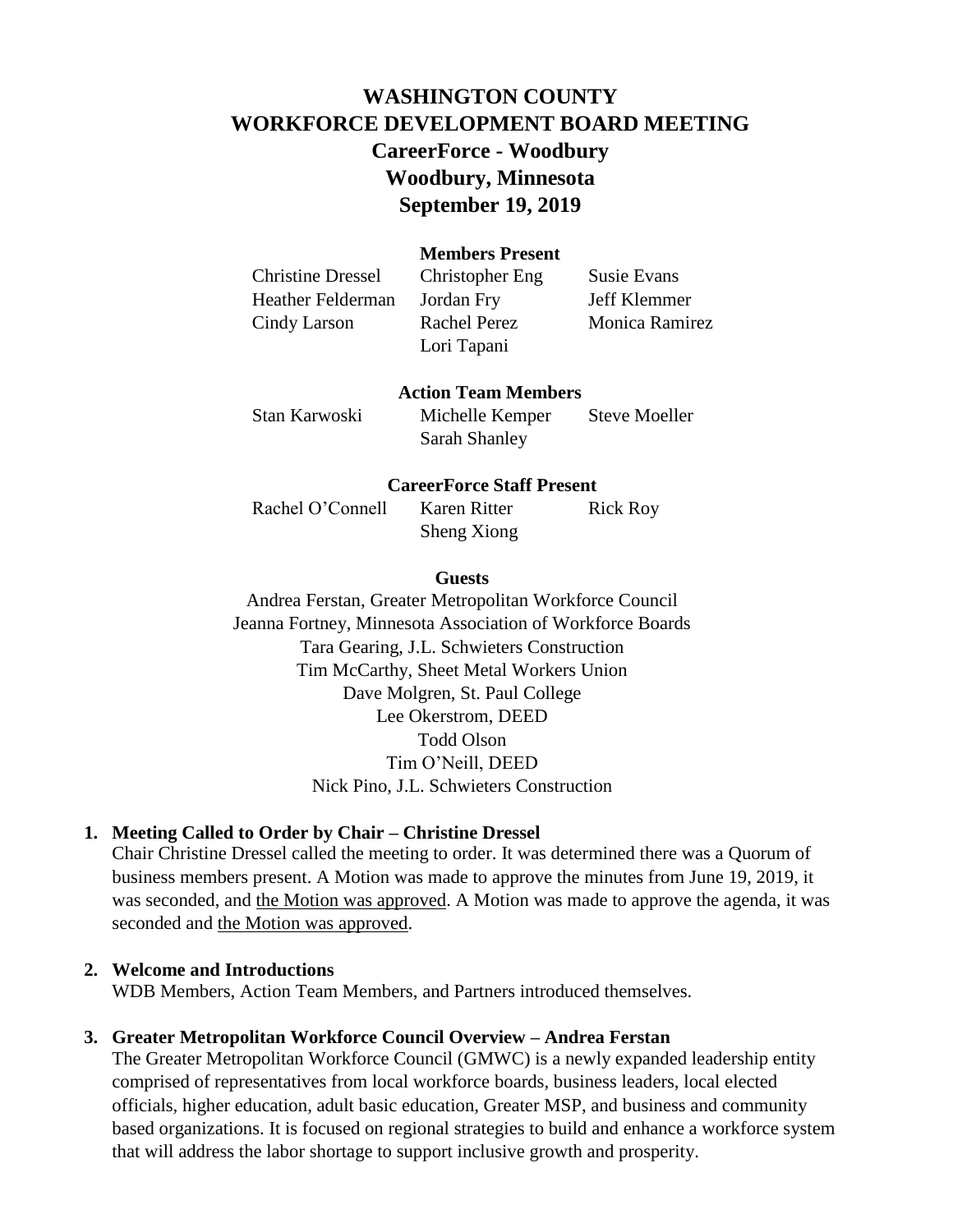The Council is looking at the labor shortage and focusing on how communities of color and people with disabilities can fully participate in the economy. One of the key strategic initiatives is partnering with Real Time Talent<http://www.realtimetalent.org/> and utilizing an approach through the U.S. Chamber of Commerce Foundation's Talent Pipeline Management Initiative: [https://www.uschamberfoundation.org/talent-pipeline-management.](https://www.uschamberfoundation.org/talent-pipeline-management) They serve as a convener in bringing these tools forward. They are applying for \$3 million in funding from J.P. Morgan Chase as part of the AdvancingCities proposal focused on Minneapolis and St. Paul in terms of talent development. [https://www.jpmorganchase.com/corporate/news/pr/jpmc-launches-500mm](https://www.jpmorganchase.com/corporate/news/pr/jpmc-launches-500mm-advancingcities-initiative.htm)[advancingcities-initiative.htm](https://www.jpmorganchase.com/corporate/news/pr/jpmc-launches-500mm-advancingcities-initiative.htm)

In healthcare, the GMWC is working with ten older adult service providers to identify the top priority occupations, map skills and competencies, and to look at hiring practices. They are partnering with Minnesota State which has \$350,000 in funding to see how people can get postsecondary credit for training through Community Based Organizations (CBO's) or CareerForce to help put them on a career path. They are also looking at a replacement for the Accuplacer which is often a barrier.

The GMWC is partnering with counties to see how they are moving people on public assistance towards sustaining wages and how can that be replicated.

## **Questions and Comments:**

- *Jeff Klemmer: What is the money being used for?* A consultant was hired to work with Real Time Talent around supply and demand analysis to make sure they are using data in working with employers in healthcare and the public sector.
- *Stan Karwoski:* He has served on this Council since the beginning and a great deal of work has been done to build a revived approach to workforce development so companies can grow and compete nationally and internationally.
- *Rick Roy:* There will be a series of roundtables with employers in the next 3-4 weeks to decide what Washington County should focus on in the healthcare area by leveraging other models and successes in the Metro area.
- *Chris Eng:* A panel of employers from small business reported it is now the employees who are interviewing employers to see where they will work and for how much.
- *Todd Olson:* He has been doing workforce development from the K-12 perspective. They are looking at employer's cultural response and if people don't feel welcome, they bring that message back to their community and tell them you don't want to work there.

# **4. Minnesota Association of Workforce Boards Overview – Jeanna Fortney**

Jeanna replaced Ann Kilzer, who is now the assistant director of the Hennepin/Carver Workforce Development Board. The Minnesota Association of Workforce Boards (MAWB) consists of the 16 CareerForce directors, Workforce Development Board chairs, County Commissioners and local elected officials. The Board has several committees including business service, job seekers, operations and legislative. Jeanna is officially a part of the Association of Minnesota Counties and in that role works on policy on economic development and workforce development. A new policy subcommittee will be developed to look at those issues more closely. She hopes to visit Workforce Development Boards across the state to better understand the challenges they are facing.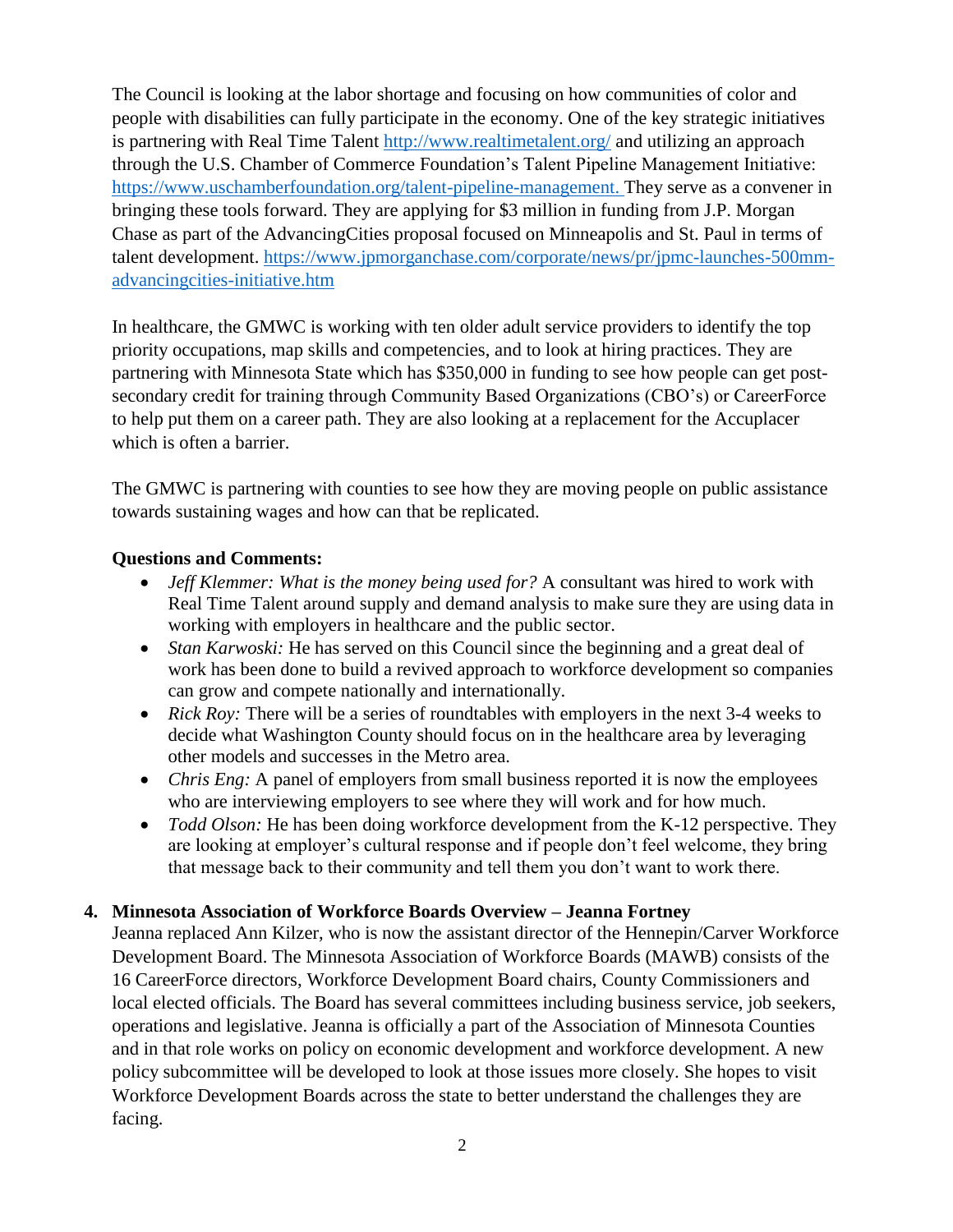# **Questions:**

*Chris Dressel: Are you planning to share some best practices?* Yes, that is one of their roles. They are also working closely with six or eight states with similar organizations on national goal setting.

# **5. Bylaws Update – Rick Roy**

The WDB Bylaws are reviewed annually and most of the changes involve changes in state policy. (The proposed changes are in italics)

- 4.2: To clarify, Rick said the Chief Local Elected Official (CLEO) appoints the members but is not a voting member. Two people have recently resigned from the Board, Sarah Murray and Kate Dierks.
- 4.7: WDB members who no longer hold the position or status that made them eligible must resign or be removed by the CLEO. Revision: *At the discretion of the CLEO, the individual may be allowed to serve out their term if they continue to employ workers from Washington County and/or continue to be civically engaged in Washington County communities with a focus on workforce development issues.* Because parts of the County and Greater Minnesota are rural, Rick is proposing a federal waiver to incorporate this language since border cities may serve neighboring communities' workforce needs.
- $\bullet$  4.8: A WDB member who misses four (4) meetings in a year will be considered inactive; their inactive status will be reported by the Department Head to the County Board of Commissioners and the member may be replaced. Revision: *A WDB member who has 3 unexcused absences in a year will be considered inactive; their inactive status will be reported by the Department Head to the County Board of Commissioners and the member will be replaced. A notification of absence reported prior to a full board or Action Team meeting due to work, family or other personal matters will not count toward an unexcused absence.*
- 4.9: All WDB members must reside or be employed in the Local Area. Revision: *All WDB members must reside or be employed in the Local Area or meet the CLEO discretion criteria in Article 4.7.*
- Under Committees, B: "Committees should be private-sector led" *was deleted.* Because Action Teams are not decision making and don't vote, this requirement is not necessary.
- 7.3: The Chairperson will appoint a Chairperson and a Vice-Chairperson for each committee from the WDB membership. Revision: The Chairperson will appoint a Chairperson *from the WDB membership and a Vice-Chairperson for each committee who may be a non-voting board member.*
- 8.2: Annually, the WDB and the Chief Elected Officials will agree on the level of staff, office and material support for the WDB in the Local Area Employment Services Plan and budget. Revision: Annually, the WDB and the Chief Elected Officials will agree on the level of staff, office and material support for the WDB in the *Local Area Plan and budget.*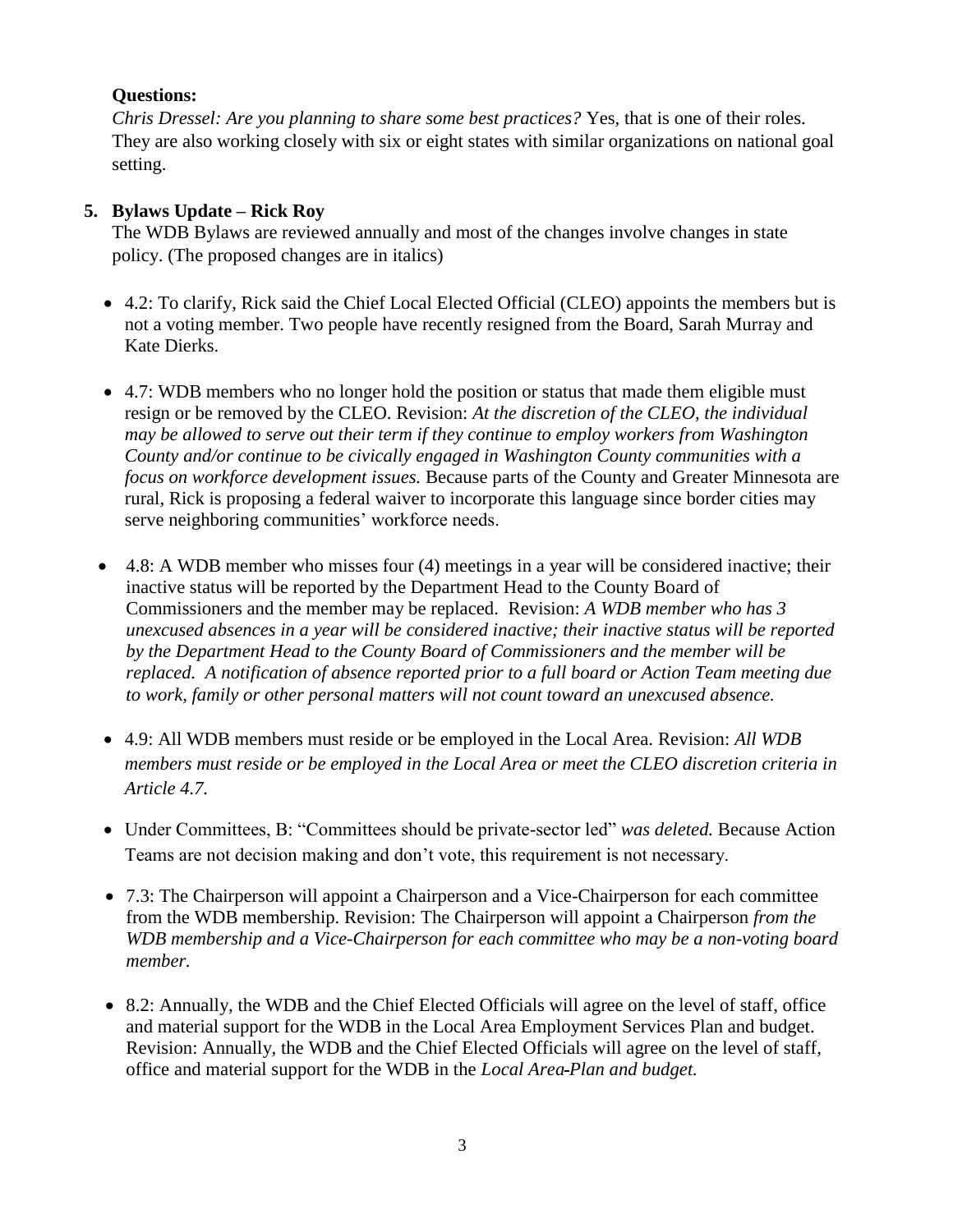A Motion was made to accept the revised Bylaws, it was seconded, and the Motion was approved.

# **6. Action Team Work Plans – Rick Roy**

**Oversight Action Team:** As required by law, the Oversight Action Team oversees: Board and Program budget approval (yearly); Local Plan approval (every two years); performance negotiations (yearly); selection of One Stop Operators; and Regional Plan approval (every 2 years). Rick said Workforce Boards would like a waiver so they don't have to compete for a One Stop Operator as we are partnership oriented. Other duties of the Team are Board Action approvals, By-Laws review (yearly), Board member appointments, Action Team Chairs/Vice Chairs; and Board Officers. The Oversight Action Team also coordinates the Youth Development, CareerForce and Career Pathways Action Teams by meeting with the chairs of those teams after their meetings.

**Career Pathways Action Team:** The Team is collecting information on what is going on with career pathways to avoid duplication, identifying missing connections, coordinating support and promoting efforts through public service announcements.

The Team is starting the healthcare sector initiative by identifying the needs for healthcare in Washington County, assessing employer interest and working with partners to set and achieve goals. There are a number of state and federal grants in healthcare. The question is how we sustain the accomplishments of these grants to become common practice. Adesewa Adesiji, Workforce Strategy Consultant, DEED, has been involved with healthcare and will be asked to attend these meetings. In the next couple of years, they will focus on advanced manufacturing.

*Chris Dressel: Why is the initial focus on healthcare?* The Regional Plan identified six sectors and we cannot address all of them. Some healthcare initiatives have already started.

*Todd Olson: There are already high school programs where students work in manufacturing in apprenticeships; whereas, the healthcare pathway is still in development because it is more difficult to get a healthcare teacher certified. The manufacturing piece we could start earlier. There may be some programs we want to look at such as Century College which is one of seven in the country doing biomedical 4D printing.* 

Rick replied that is why he is trying to connect with the schools to see what they are doing. For example, students at Forest Lake can graduate with close to an associate's degree through their Career Launch program. *Sarah Shanley* offered to do a presentation at a future meeting on what is going on in the schools in Washington County.

**CareerForce Action Team:** The Team's role is to support the coordination, integration and promotion of services of the Workforce Development system. They discussed doing more workshops for employers, such as bias in hiring, cultural competency and reasonable accommodation.

To raise CareerForce awareness, Rick will be writing a series of nine stories for Rivertown Media on those topics. Other article topics will be: "Changing Perceptions of Post High School Education" to include careers that do not require a four year degree; "Business and Education